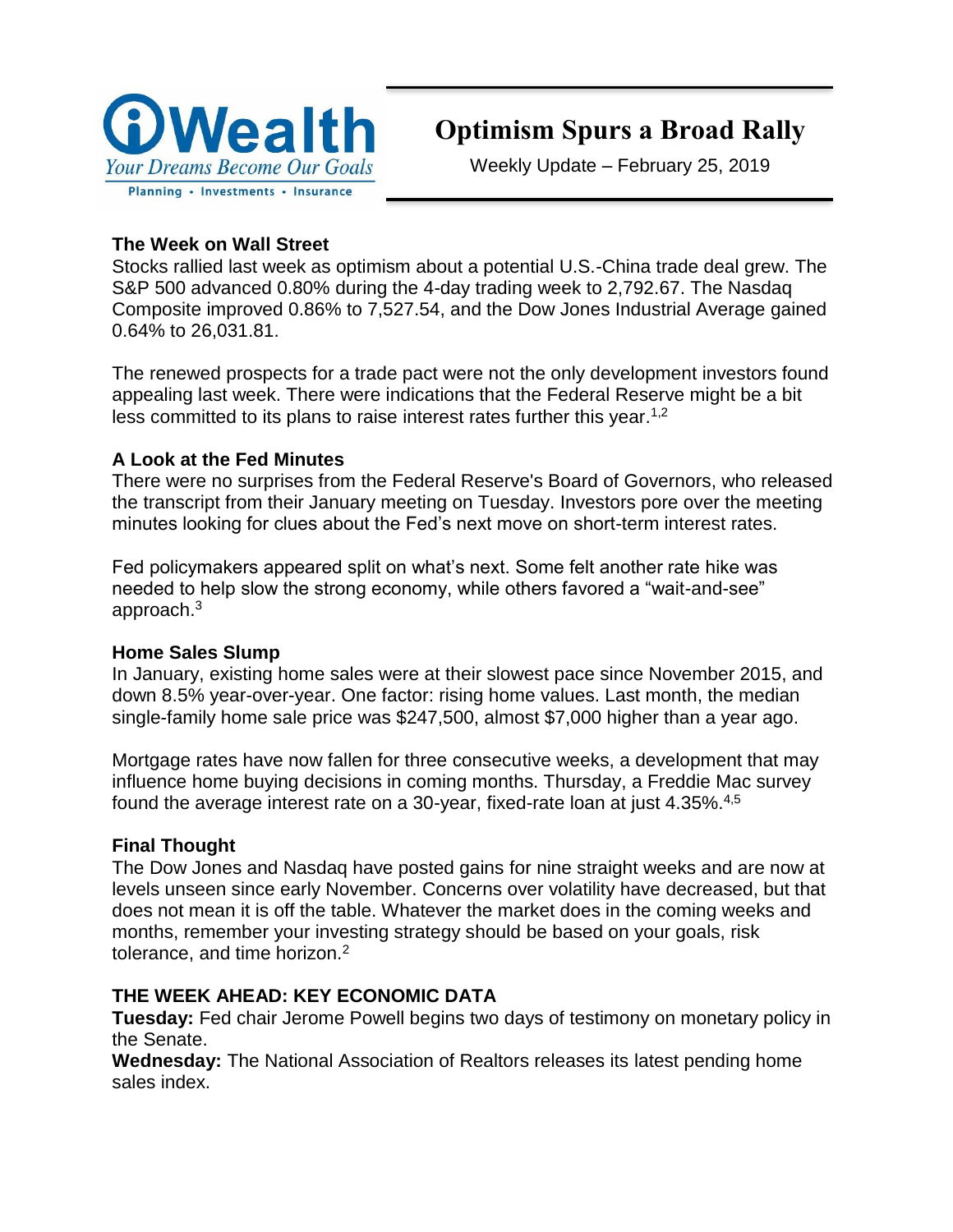#### **Thursday:** The federal government provides its first estimate of fourth-quarter economic growth.

#### Source: Econoday / MarketWatch Calendar, February 22, 2019

The content is developed from sources believed to be providing accurate information. The forecasts or forward-looking statements are based on assumptions and may not materialize. The forecasts also are subject to revision. The release of data may be delayed without notice for a variety of reasons, including the shutdown of the government agency or change at the private institution that handles the material.

#### **THE WEEK AHEAD: COMPANIES REPORTING EARNINGS**

**Tuesday:** AutoZone (AZO), Home Depot (HD), Medpace (MEDP) **Wednesday:** Apache (APA), Best Buy (BBY), Office Depot (ODP) **Thursday:** Anheuser-Busch (BUD), Dell Technologies (DELL), Splunk (SPLK)

#### Source: Morningstar.com, February 22, 2019

Companies mentioned are for informational purposes only. It should not be considered a solicitation for the purchase or sale of the securities. Any investment should be consistent with your objectives, time frame and risk tolerance. The return and principal value of investments will fluctuate as market conditions change. When sold, investments may be worth more or less than their original cost. Companies may reschedule when they report earnings without notice.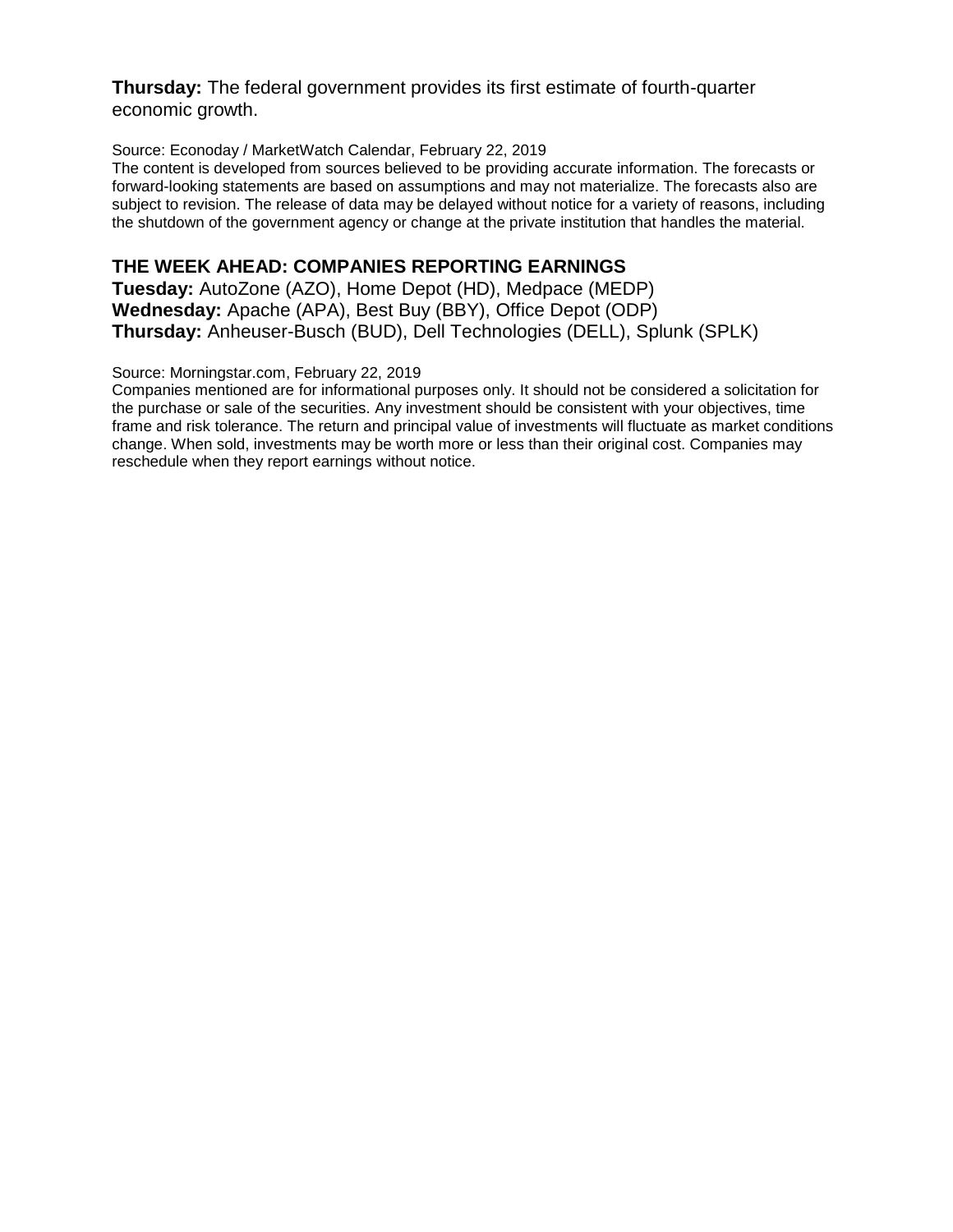| <b>Market Index</b> | <b>Close</b> | Week     | $Y-T-D$   |
|---------------------|--------------|----------|-----------|
| <b>DJIA</b>         | 26,031.81    | $+0.64%$ | $+11.59%$ |
| <b>NASDAQ</b>       | 7,527.54     | $+0.86%$ | $+13.45%$ |
| <b>MSCI-EAFE</b>    | 1,867.01     | $+1.46%$ | $+8.55%$  |
| <b>S&amp;P 500</b>  | 2,792.67     | $+0.80%$ | $+11.40%$ |



|            | <b>Treasury</b> | <b>Close</b> | Week     | $Y-T-D$  |  |
|------------|-----------------|--------------|----------|----------|--|
| <u>e s</u> | 10-Year Note    | $2.65\%$     | $-0.01%$ | $-0.04%$ |  |

Sources: The Wall Street Journal, Feb. 22, 2019, Treasury.gov, Feb. 22, 2019 The market indexes discussed are unmanaged and generally considered representative of their respective markets. Individuals cannot directly invest in unmanaged indexes. Past performance does not guarantee future results. Weekly performance is measured from Monday's open of trading to Friday's close for the Dow Jones Industrial Average, Standard & Poor's 500 index, and NASDAQ Composite. Weekly performance is measured from Friday's open to Thursday's close for MSCI-EAFE. U.S. Treasury Notes are guaranteed by the federal government as to the timely payment of principal and interest. However, if you sell a Treasury Note prior to maturity, it may be worth more or less than the original price paid. Weekly and year-to-date 10-year Treasury note yield are expressed in basis points. International investments carry additional risks, which include differences in financial reporting standards, currency exchange rates, political risks unique to a specific country, foreign taxes and regulations, and the potential for illiquid markets. These factors may result in greater share price volatility.



*"It is better to fail in originality than to succeed in imitation."*

*– Herman Melville*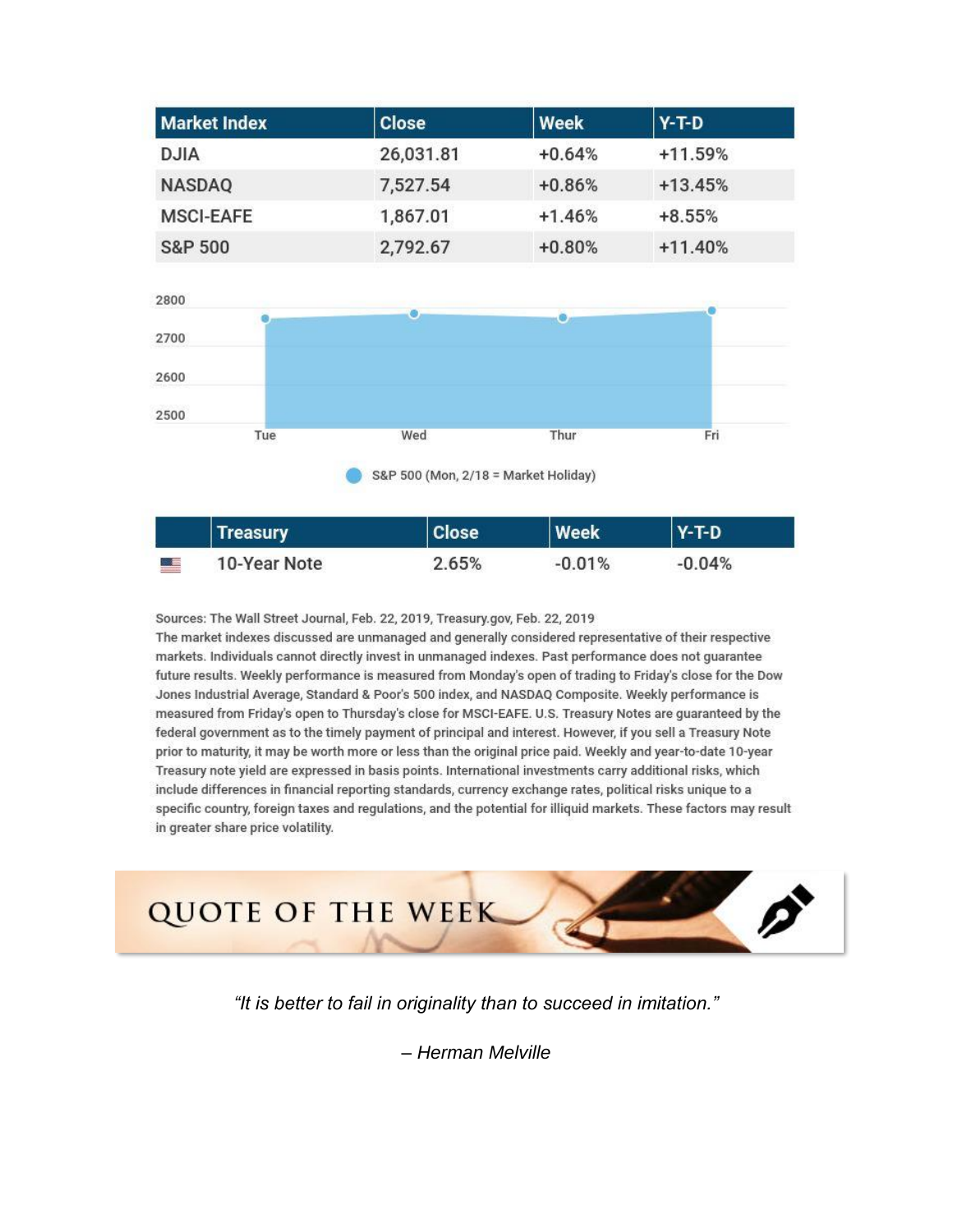

#### **Roasted Sunday Chicken**



#### Serves 4

# **Ingredients:**

2 bunches of fresh herbs, such as basil, flat-leaf parsley, marjoram

1 lemon

4 fresh bay leaves or 3 dried bay leaves

1 2- to 4-lb. whole chicken (preferably, free range)

Olive oil

1 stick butter

2 sprigs of fresh rosemary

#### **Directions:**

- 1. Place a roasting tray in the oven, then preheat the oven to 425°F.
- 2. Chop the herbs, cut the lemon in half, and tear or crumble the bay leaves.
- 3. Rub the cavity inside the chicken with sea salt.
- 4. To season, carefully grab the skin at the top of the chicken breasts and gently pull away from the meat of the breast. Rub in salt, insert pieces of butter, and push in most of the chopped herbs.
- 5. After putting the lemon halves, bay leaf and rosemary sprigs inside the chicken, return the skin of the chicken breast over the flesh.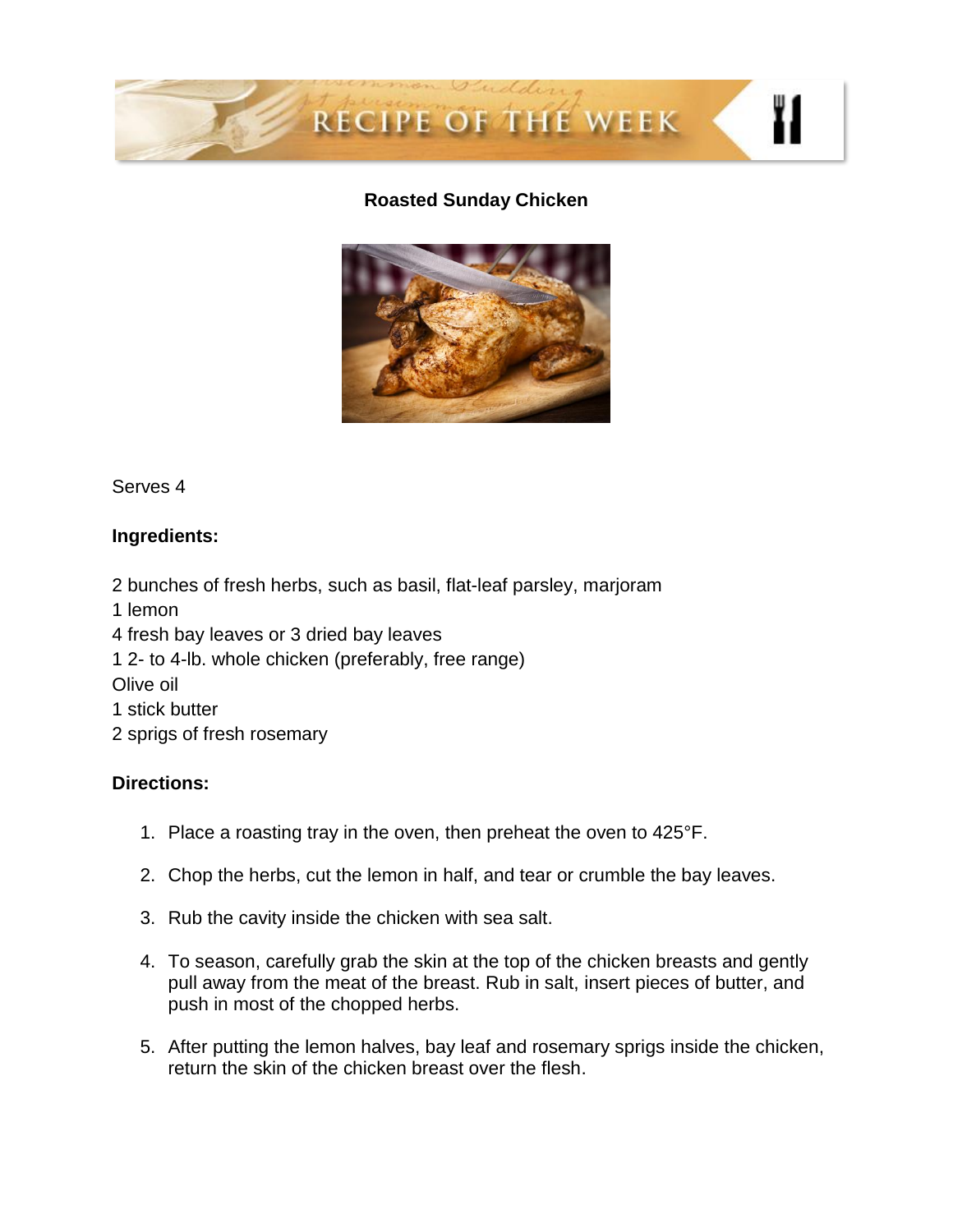- 6. Tuck the wings under and firmly tie up the legs.
- 7. Rub oil and butter over the chicken skin, sprinkle on the remaining herbs, and add salt and pepper, to taste.
- 8. Put a few small slashes in each thigh to allow the heat to penetrate directly.
- 9. Take the heated tray out of the oven and drizzle with enough oil to coat the pan. Put the chicken into the tray (breast-side down and leaning to one side), then place in the oven and brown skin. Roast for five minutes, then lean it to the other side. Cook for an additional five minutes, then place the chicken on its bottom and cook for approximately one more hour until skin is crispy and golden brown and juices run clear.

Recipe adapted from jamieoliver.com<sup>6</sup>



## **What is the Bank Secrecy Act?**

In a partnership with the U.S. National Money Laundering Strategy, the IRS requires businesses to keep records and file reports that could be useful in the detection of money laundering, criminal enterprise, terrorism, or tax evasion. Here are some of the financial situations that could require reporting:

#### **Report of Cash Payments Over \$10,000 Received in a Trade or Business**

If your business receives more than \$10,000 in cash from one buyer (single transaction) or two or more related transactions, you'll need to file form 8300.

#### **Report of Foreign Bank and Financial Accounts**

If you live in the U.S. and have financial interest or signature authority over a foreign financial bank account, mutual fund, or trust that exceeds \$10,000 anytime during the calendar year.

#### **Money Services Businesses**

If you're in the business of cashing checks, currency exchange, or selling money orders, traveler's checks, or prepaid access products for an amount greater than \$1,000 per person, per day, in one or more transactions.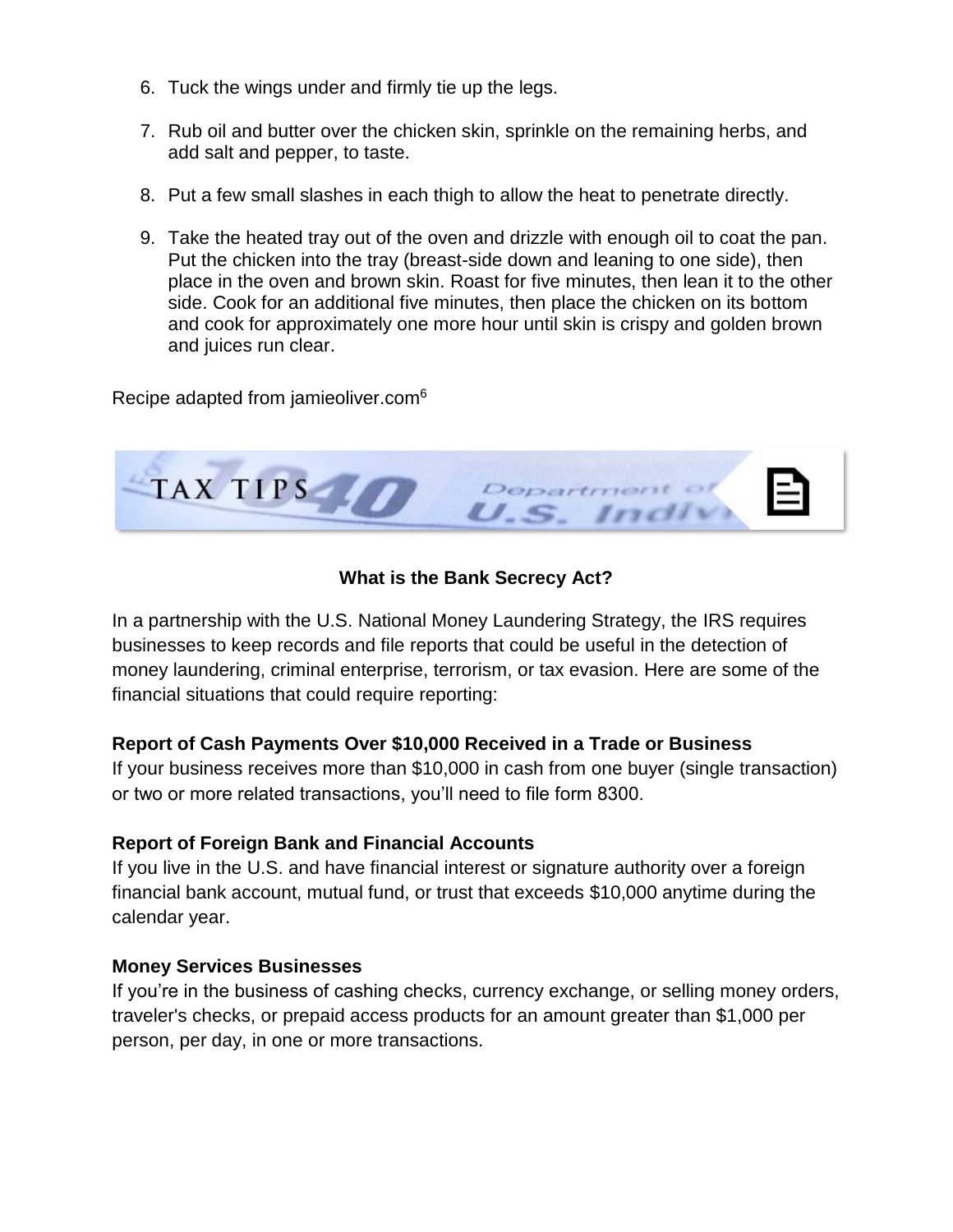\* This information is not intended to be a substitute for specific individualized tax advice. We suggest that you discuss your specific tax issues with a qualified tax professional.

Tip adapted from  $IRS.gov^7$ 



# **Emerge from the Sand**

Everyone loves the beach… unless you're golfing. Getting stuck in the sand is the best way to torpedo your score. To get out of the bunker, most golfers try technical swings that involve their wrists.

Leave that stuff to the pros and go for something more predictable. Try lining up in the middle of the ball and put most of your weight on your forward leg. Keep your wrists straight, swing the club back to hip level, and then swing through the ball. You should try to end with the club head at hip level. With a little practice, this should get you out of the sand nearly every time.

Tip Courtesy of Michael Easter | Men's Health<sup>8</sup>



# **Gut Health for Total Wellness**

When your gut is unhealthy, you'll probably feel it. From weight management and mental health to mood and immunity, the health of your gut matters significantly to your overall wellness. If you consume a lot of alcohol, sugar, and the wrong kinds of fats, you could have poor gut health. Here are a few tips to help balance your good bacteria, which could assist in maintaining (or improving) the microbiome of your gut:

**Eat a wide range of high-fiber foods:** Eat legumes, beans, and fruits, which are all high in fiber.

**Eat fermented foods:** Eat yogurt, kefir, sauerkraut, and drink kombucha to increase dietary intake of good bacteria.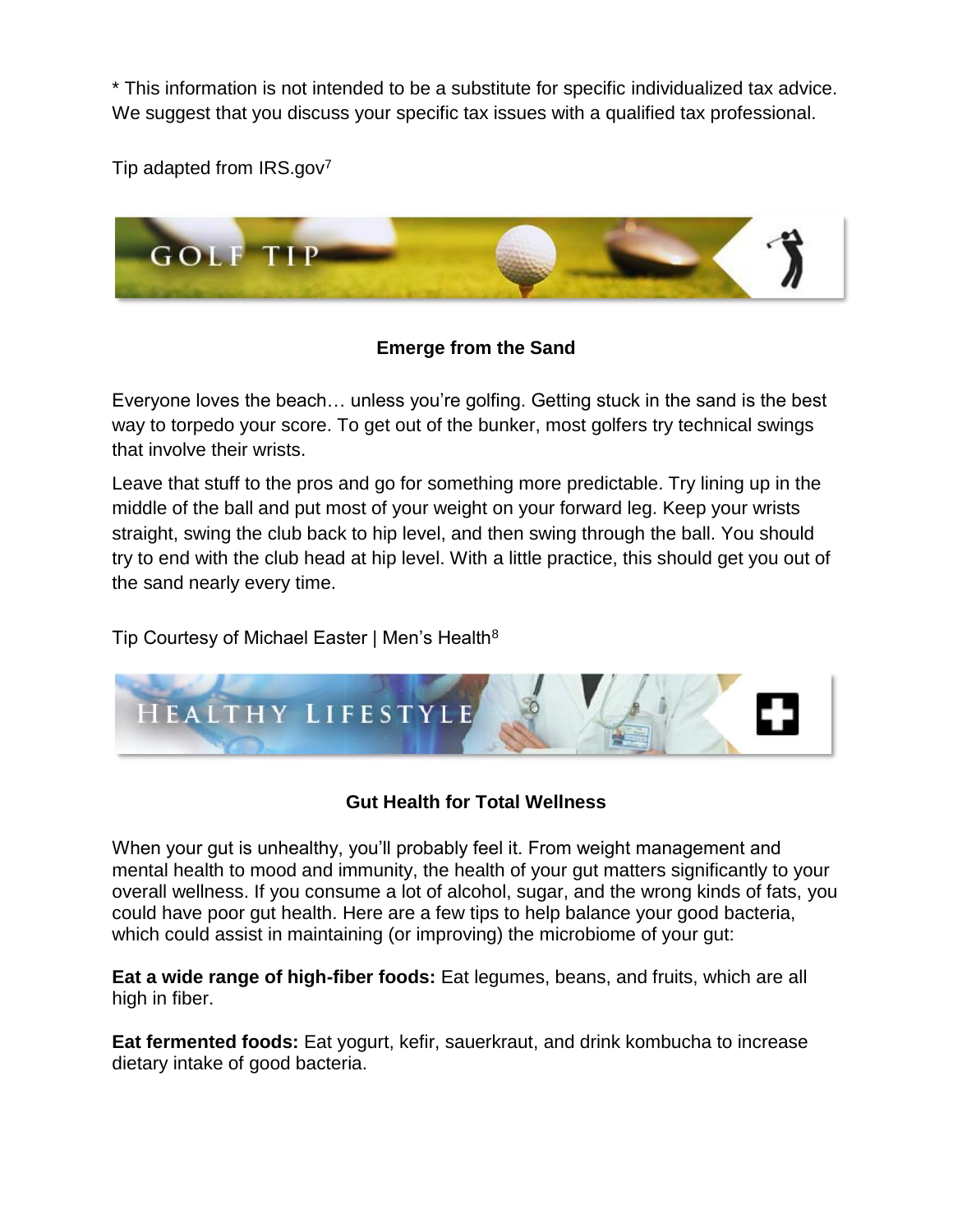**Eat foods that contain prebiotic fiber:** Eat artichokes, bananas, asparagus, oats, apples, and other foods that contain prebiotic fiber, a special carbohydrate that facilitates the growth of good bacteria.

**Take a probiotic supplement:** These supplements contain live bacteria, which can help maintain levels of good bacteria in the gut. Probiotics can also help restore bacteria levels in the gut when they are compromised, such as after taking antibiotics.

**Eat food high in polyphenols:** These are plant compounds found in red wine, green tea, dark chocolate, olive oil, and whole grains.

**Take antibiotics only when necessary and as prescribed:** Antibiotics kill both good and bad bacteria. So, replenish your gut's microbiome after you've completed your course and only take these medications when necessary.

Tip adapted from Healthline<sup>9</sup>



## **Cleaning Products and Your Health**

Harmful chemicals may enter the environment through our use of household cleaners. When toxic cleaners enter our waterways and air, they can adversely affect the health of humans and animals, alike. With the help of common household items, however, you can make your own cleaning products, which may be kinder to the planet and your wellbeing.

#### **All-purpose cleaner and deodorizer**

Mix 4 Tbsp. baking soda and 1 qt. warm water, and with a clean sponge, use to wipe clean your fridge, counters, and appliances.

#### **Glass cleaner**

Take 2 cups of water, ½ cup white vinegar, ¼ cup rubbing alcohol (70% concentration), and 1 or 2 drops of orange essential oil. Put in a spray bottle and shine it up!

#### **Heavy duty scrub**

Half a lemon and  $\frac{1}{2}$  cup of borax will remove rust stains and grime off sinks and tubs. Just dip the lemon in the borax and scrub away (not for use on granite or marble).

Tip adapted from Good Housekeeping<sup>10</sup>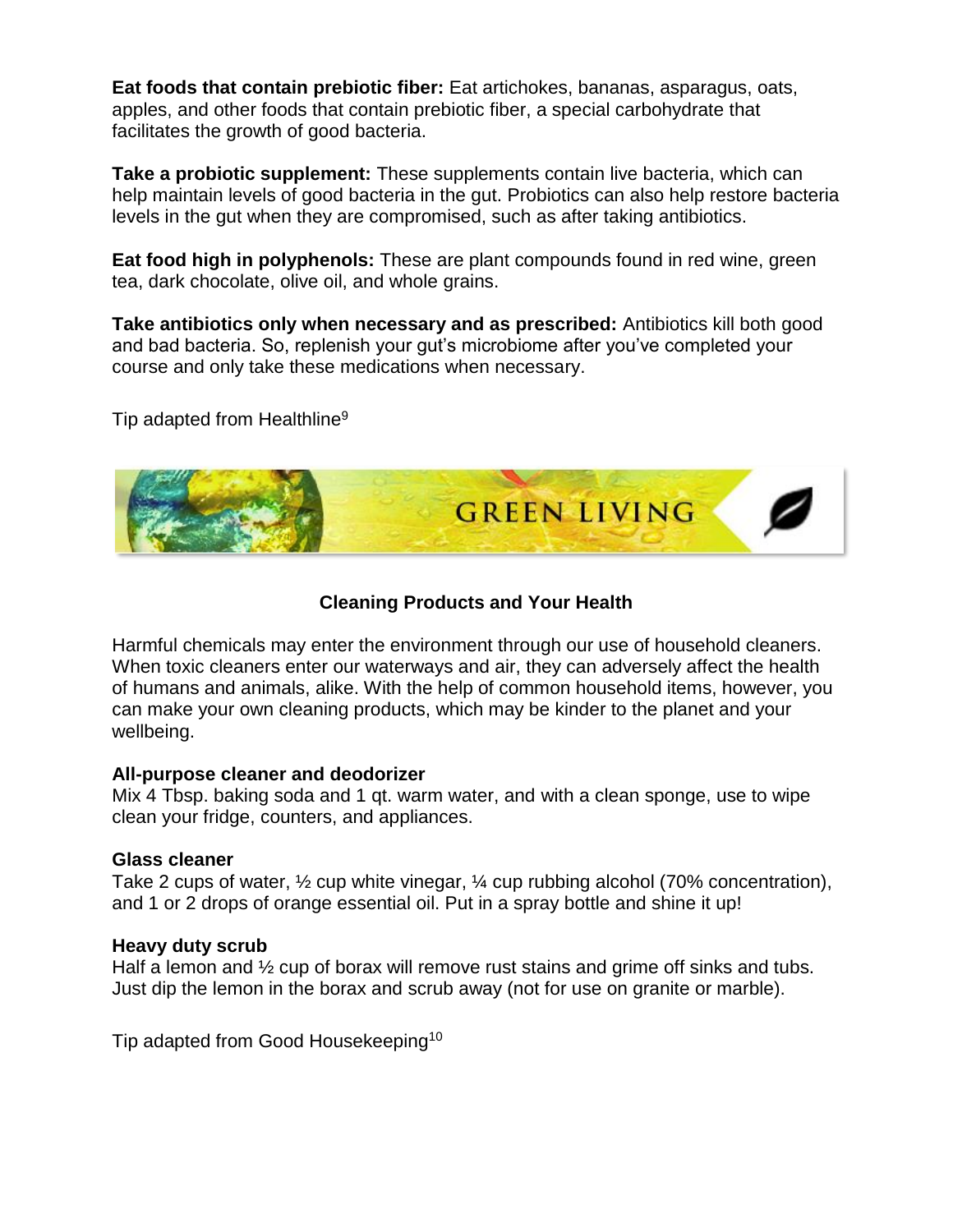#### *Share the Wealth of Knowledge! Please share this market update with family, friends, or colleagues. If you would like us to add them to our list, simply click on the "Forward email" link below. We love being introduced!*

Securities and Advisory Services offered through LPL Financial, a Registered Investment Advisor. Member FINRA/SIPC.

Investing involves risk including the potential loss of principal. No investment strategy can guarantee a profit or protect against loss in periods of declining values.

Diversification does not guarantee profit nor is it guaranteed to protect assets.

International investing involves special risks such as currency fluctuation and political instability and may not be suitable for all investors.

The Standard & Poor's 500 (S&P 500) is an unmanaged group of securities considered to be representative of the stock market in general.

The Dow Jones Industrial Average is a price-weighted average of 30 significant stocks traded on the New York Stock Exchange and the NASDAQ. The DJIA was invented by Charles Dow back in 1896.

The Nasdaq Composite is an index of the common stocks and similar securities listed on the NASDAQ stock market and is considered a broad indicator of the performance of stocks of technology companies and growth companies.

The MSCI EAFE Index was created by Morgan Stanley Capital International (MSCI) that serves as a benchmark of the performance in major international equity markets as represented by 21 major MSCI indices from Europe, Australia, and Southeast Asia.

The 10-year Treasury Note represents debt owed by the United States Treasury to the public. Since the U.S. Government is seen as a risk-free borrower, investors use the 10-year Treasury Note as a benchmark for the long-term bond market.

A 30-year fixed rate mortgage is a conventional home loan meeting the lending requirements of Fannie Mae and Freddie Mac, but it is not a mortgage guaranteed or insured by any government agency. Private mortgage insurance, or PMI, is required for any conventional loan with less than a 20% down payment.

Opinions expressed are subject to change without notice and are not intended as investment advice or to predict future performance.

Past performance does not guarantee future results.

You cannot invest directly in an index.

Consult your financial professional before making any investment decision.

Fixed income investments are subject to various risks including changes in interest rates, credit quality, inflation risk, market valuations, prepayments, corporate events, tax ramifications and other factors.

These are the views of Platinum Advisor Strategies, LLC, and not necessarily those of the named representative, Broker dealer or Investment Advisor, and should not be construed as investment advice. Neither the named representative nor the named Broker dealer or Investment Advisor gives tax or legal advice. All information is believed to be from reliable sources; however, we make no representation as to its completeness or accuracy. Please consult your financial advisor for further information.

By clicking on these links, you will leave our server, as the links are located on another server. We have not independently verified the information available through this link. The link is provided to you as a matter of interest. Please click on the links below to leave and proceed to the selected site.